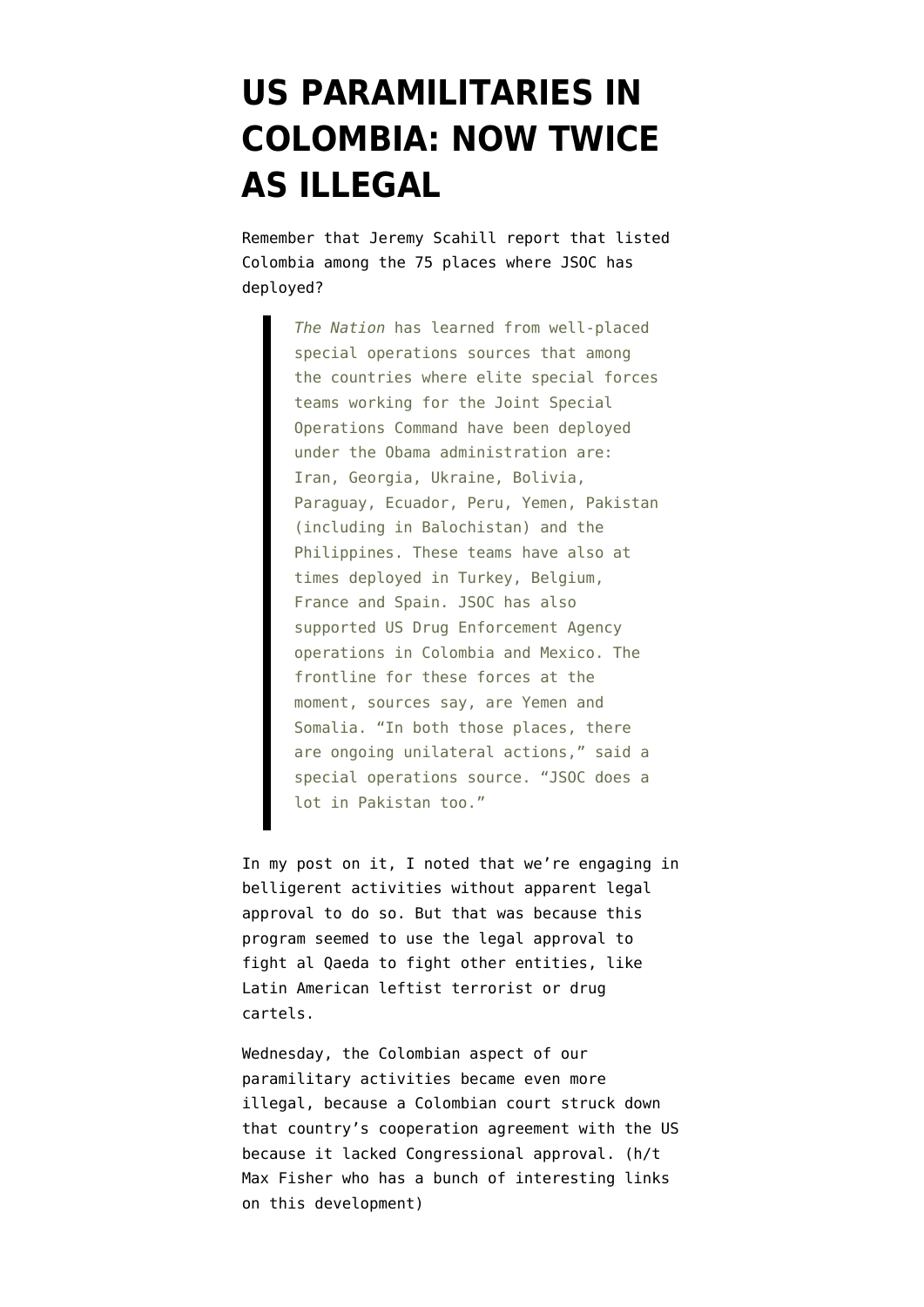A high court in Colombia has voided an accord with the United States that would allow an increased U.S. presence on seven Colombian military bases. The ruling on Tuesday by the Constitutional Court declared the agreement signed by outgoing President Alvaro Uribe unconstitutional because it bypassed approval of the Congress.

The agreement was signed in October and faced intense criticism from Colombia's more left-leaning neighbors, including Venezuela and Bolivia. President Juan Manuel Santos (pictured above right), who was inaugurated on Aug. 7, enjoys a wide political majority in Colombia's Congress and told reporters Wednesday that the ruling would have no effect on cooperation between the U.S. and its closest ally in Latin America.

It may well be that Uribe's successor, Santos, simply gets Congressional approval for this. But until that happens, this decision serves to heighten questions about US involvement in Latin American, not least with regards to incursions into populist Venezuela and Ecuador.

As [Adam Isacson explains,](http://justf.org/blog/2010/08/18/colombian-court-strikes-down-us-defense-agreement) this won't prevent US paramilitaries from doing what they have already been doing.

> U.S. military and contractor personnel were still acting under the authorities laid out in a series of old accords (1952, 1962, 1974, 2004, 2007), whose validity the Colombian court did not challenge.Under these old accords, U.S. personnel *have already been frequently present at the seven bases* listed in the DCA, as well as several others. The difference is that today, there is no "free entry": each U.S. deployment is subject to a series of Colombian government approvals that would be unnecessary under the DCA. It also means